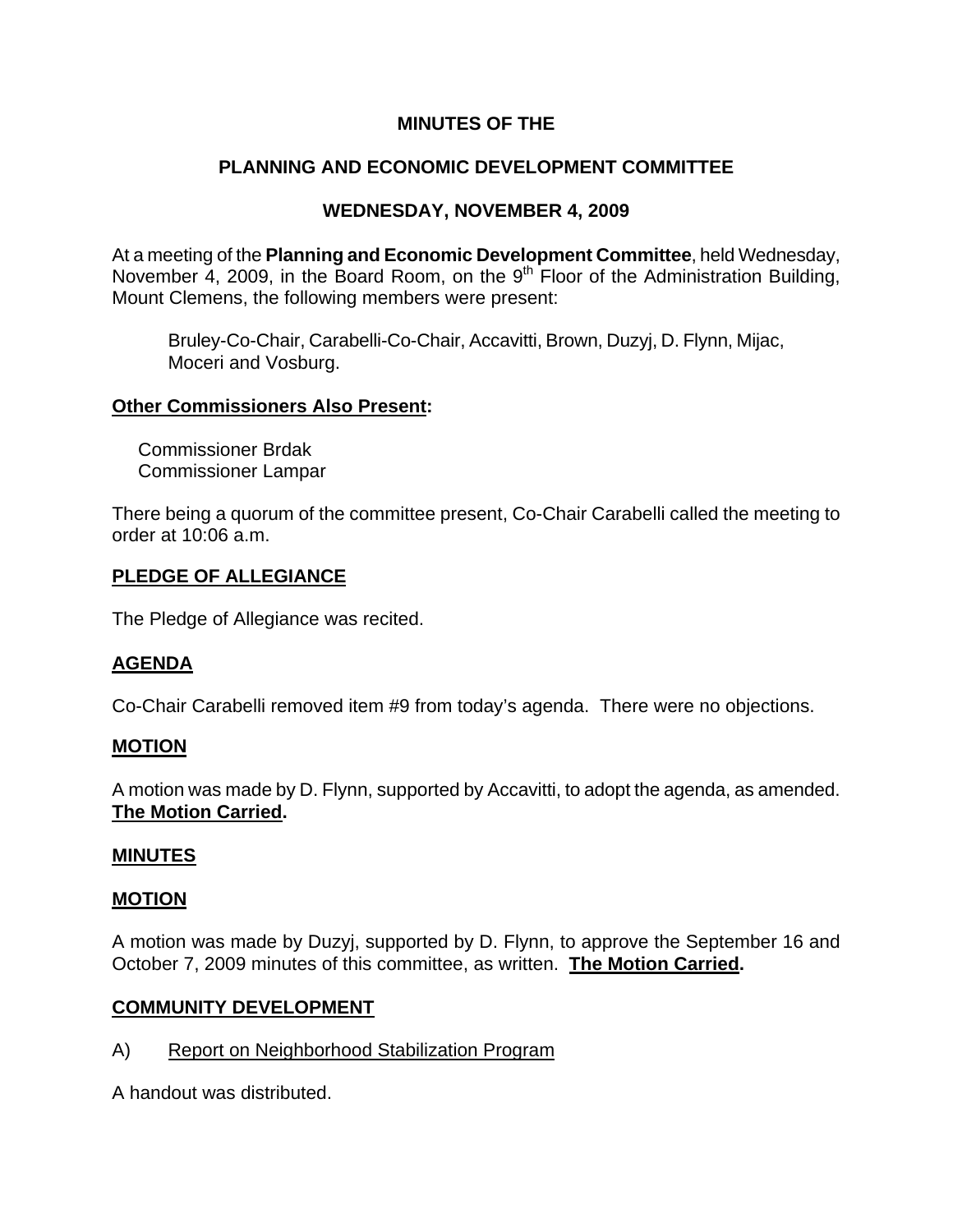Mr. Mike Rozny gave an update on the Neighborhood Stabilization Program and overviewed the handout.

# **MOTION**

A motion was made by Mijac, supported by Vosburg, to receive and file the report on the Neighborhood Stabilization Program. **The Motion Carried.** 

B) Substantial Amendment to NSP Program

Mr. Rozny provided an explanation of this request. During his presentation, he requested to change the amount on the resolution sheet to \$1,256,055.

## **COMMITTEE RECOMMENDATION – MOTION**

A MOTION WAS MADE BY ACCAVITTI, SUPPORTED BY DUZYJ, TO RECOMMEND THAT THE BOARD OF COMMISSIONERS AUTHORIZE A CHANGE IN NSP ACTIVITY ADMINISTRATION FOR THE CITY OF EASTPOINTE TO ALLOW ASSUMPTION OF \$1,256,055 OF THE CITY'S ALLOCATIONS BY HOME RENEWAL SYSTEMS, A SUBSIDIARY OF CROSSWINDS COMMUNITIES.

The following commissioners spoke: Vosburg, Carabelli, Brown and Bruley.

# **MOTION**

A motion was made by Brown, supported by Vosburg, to **table** this issue.

The following commissioners spoke: Brown and Bruley.

Co-Chair Carabelli called for a vote on the **motion to table** and **The Motion Carried with Accavitti voting "No."** 

C) HOME Contract Amendment for Habitat for Humanity

Mr. Rozny gave an overview of this request.

# **COMMITTEE RECOMMENDATION – MOTION**

A MOTION WAS MADE BY VOSBURG, SUPPORTED BY D. FLYNN, TO RECOMMEND THAT THE BOARD OF COMMISSIONERS AUTHORIZE THE BOARD CHAIR TO EXECUTE A CONTRACT AMENDMENT THAT WOULD GIVE HABITAT FOR HUMANITY \$107,200 MORE IN HOME FUNDS FOR A STUDENT BUILT PROJECT IN CLINTON TOWNSHIP. **THE MOTION CARRIED.**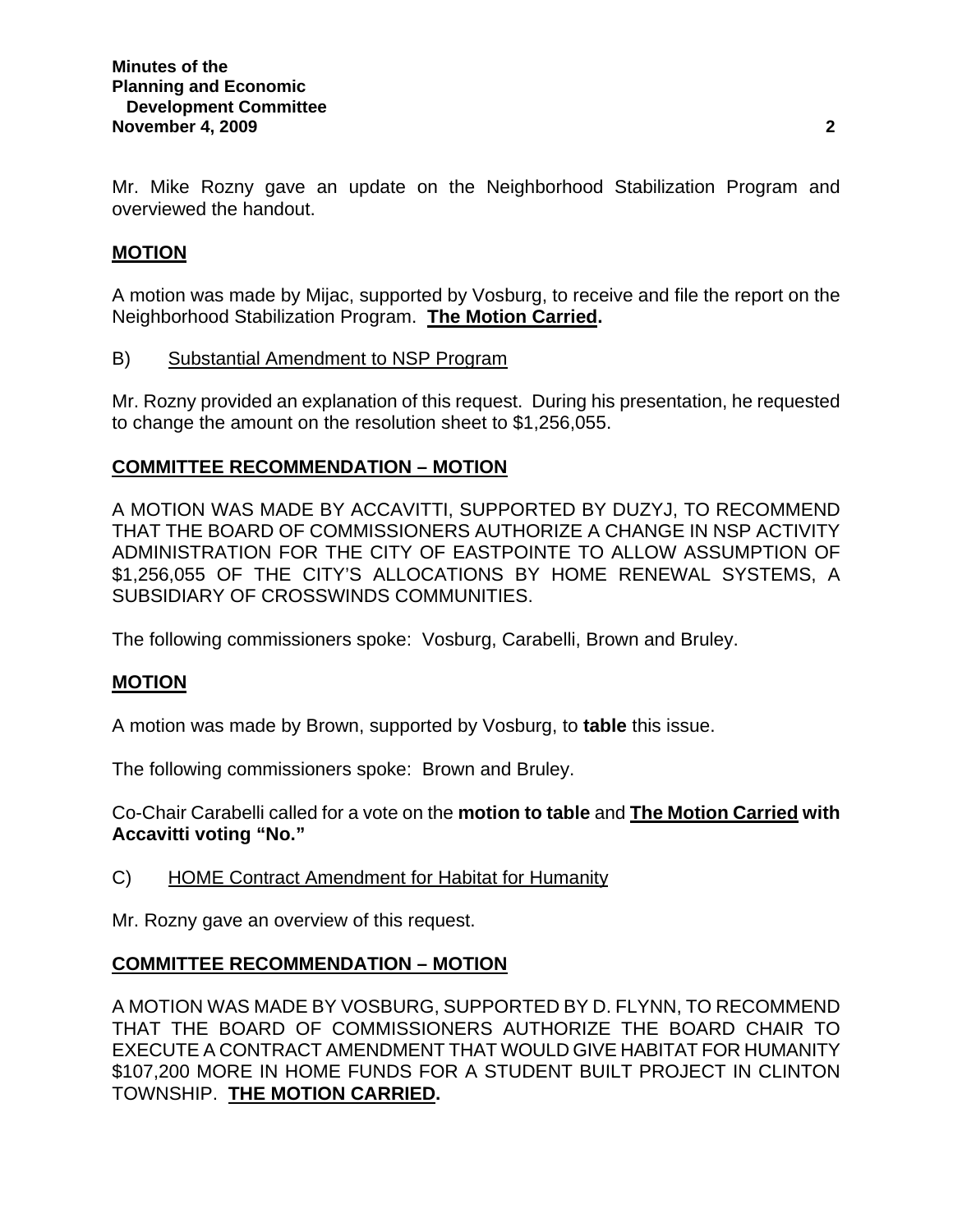## **BUSINESS RETENTION & EXPANSION**

• Request Authorization to Attend Film Locations Trade Show

Mr. Stephen Cassin gave an overview of this request.

# **MOTION**

A motion was made by Brown, supported by Vosburg, to authorize the Planning and Economic Development Department to send a representative to the Film Locations Trade Show. Funding is available in the Economic Development Travel Account. **Forward to the Finance Committee. The Motion Carried.** 

#### **COMMUNITY PLANNING**

Co-Chair Carabelli requested to move item #8B before item #8A.

#### **MOTION**

A motion was made by Brown, supported by Duzyj, to move item #8B first. **The Motion Carried.** 

B) Update on Countywide Trail Master Plan

The proposed plan was displayed on a tripod.

Mr. Tim Kinega from Hubbell, Roth & Clark Engineering overviewed the proposed plan for a bike bath that would go along the water and in the water along Selfridge ANG Base property.

The following commissioners spoke: Brown, Bruley and Vosburg.

# **COMMITTEE RECOMMENDATION – MOTION**

A MOTION WAS MADE BY VOSBURG, SUPPORTED BY D. FLYNN, TO RECOMMEND THAT THE BOARD OF COMMISSIONERS APPROVE THE CONCEPT OF THE PROPOSED PLAN FOR A BIKE PATH THAT WOULD GO ALONG THE WATER AND IN THE WATER ALONG SELFRIDGE ANG BASE PROPERTY. **THE MOTION CARRIED.** 

After the vote, the following commissioner spoke: Bruley.

A) Presentation from City of New Baltimore on DDA Plan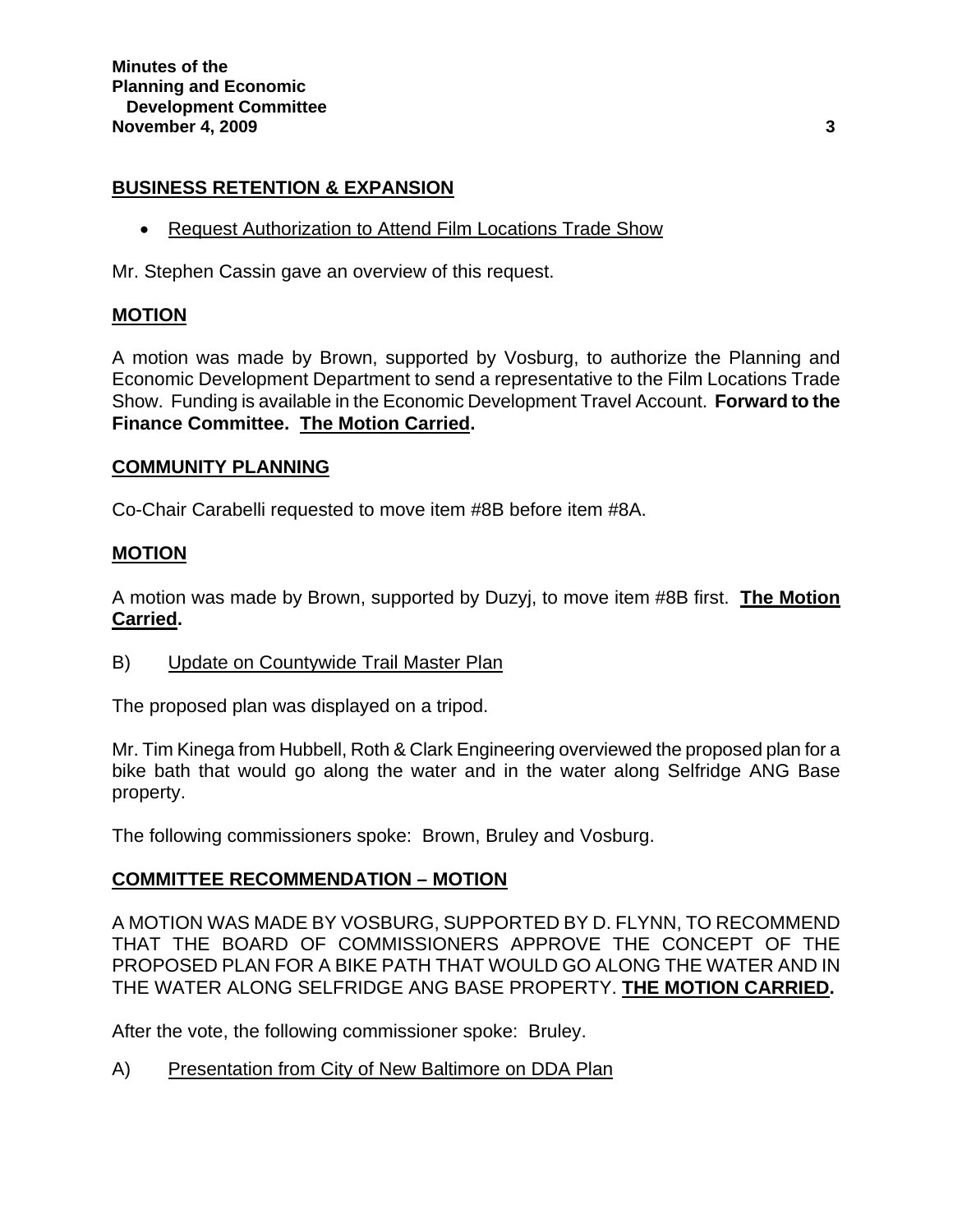Two handouts were distributed.

Mr. JohnPaul Rea gave a PowerPoint presentation entitled, New Baltimore Downtown Development Authority 2009 Development and Tax Increment Financing Plans.

Ms. Judy Sproat, DDA Coordinator and Economic Development Coordinator from the City of New Baltimore addressed the committee.

# **MOTION**

A motion was made by Vosburg, supported by Mijac, to receive and file the presentation from the City of New Baltimore on their Downtown Development Plan. **The Motion Carried.** 

## **MARKETING & PROMOTION**

• Recommendation from Ad Hoc Committee on Macomb Magazine

Mr. Cassin overviewed the recommendation from the Ad Hoc Committee.

## **COMMITTEE RECOMMENDATION – MOTION**

A MOTION WAS MADE BY BROWN, SUPPORTED BY VOSBURG, TO RECOMMEND THAT THE BOARD OF COMMISSIONERS AUTHORIZE TO CONTRACT WITH MARKETING ASSOCIATES TO CREATE THE 2010 MACOMB MAGAZINE. THERE IS NO COST TO THE COUNTY TO PRODUCE THIS MAGAZINE. **THE MOTION CARRIED.** 

# **TOURISM**

• Adopt Resolution Requesting the State of Michigan's Continued Support of the Michigan State Fair

# **COMMITTEE RECOMMENDATION – MOTION**

A MOTION WAS MADE BY MOCERI, SUPPORTED BY MIJAC, TO RECOMMEND THAT THE BOARD OF COMMISSIONERS ADOPT A RESOLUTION REQUESTING THE STATE OF MICHIGAN'S CONTINUED SUPPORT OF THE MICHIGAN STATE FAIR **(OFFERED BY BRULEY)**.

The following commissioner spoke: Bruley.

Co-Chair Carabelli called for a vote on the motion and **THE MOTION CARRIED.** 

#### **ADMINISTRATIVE**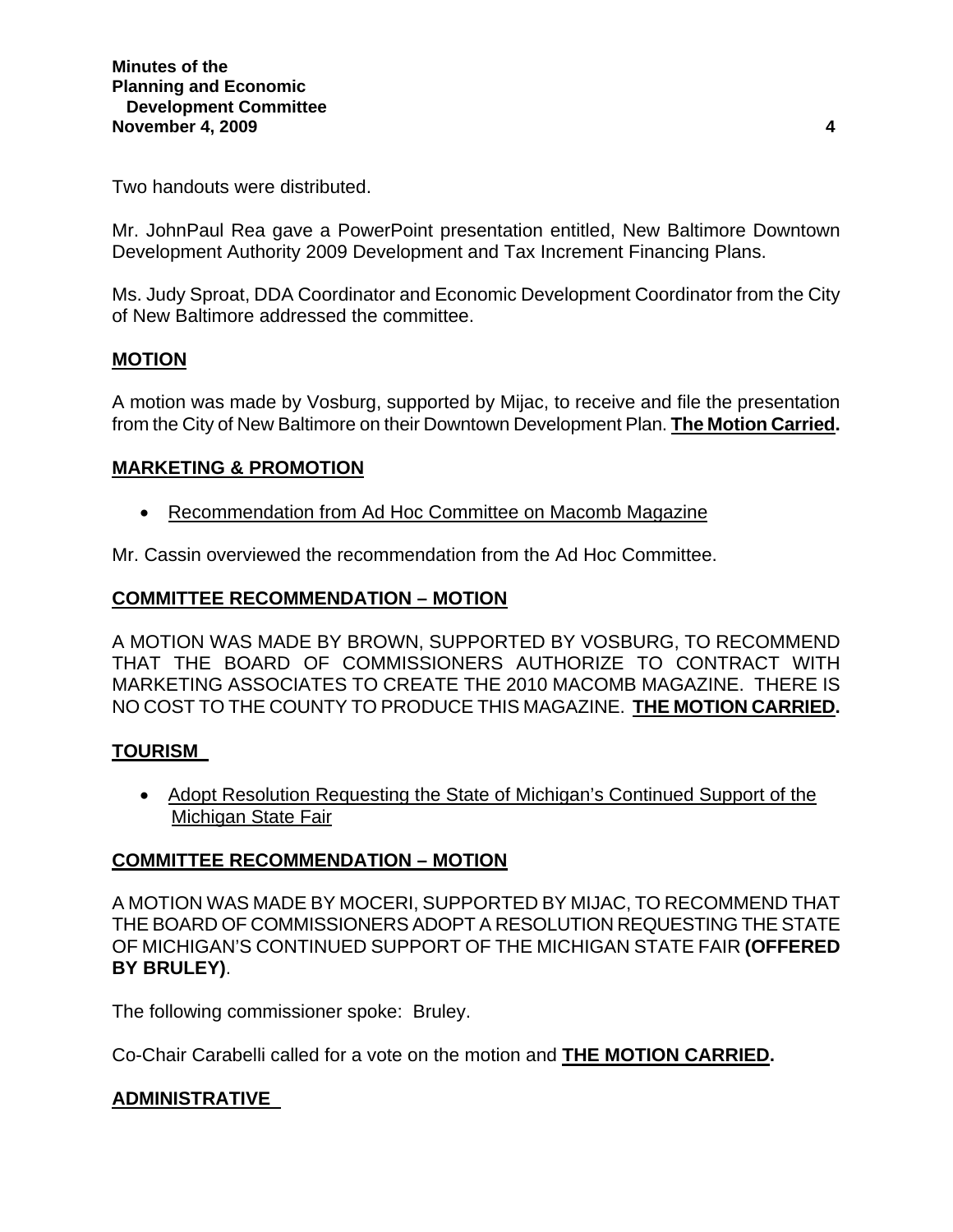• Acknowledgement of Departmental Awards

Mr. Cassin announced the three awards that his department received from the American Planning Association Michigan Chapter, City of Utica, and MISD.

# **MOTION**

A motion was made by Vosburg, supported by Brown, to receive and file the report on recent awards obtained by the Planning and Economic Development Department. **The Motion Carried.** 

## **REGIONAL PARTNERSHIPS**

• Presentation from SMART

Mr. Steve Brown, Interim General Manager from SMART introduced several members of his staff who were in attendance. Other individuals in attendance were: Mr. Fred Barbret, Mr. Dan Dirks, Mr. Jerry Moffitt, and Mr. Bill Sowerby.

After the introductions, Mr. Brown and Mr. Barbret gave a PowerPoint presentation on what is happening with SMART.

After the presentation, a handout was distributed.

# **MOTION**

A motion was made by Duzyj, supported by Vosburg, to receive and file the presentation from SMART.

The following commissioners spoke: Brown and Bruley.

Co-Chair Carabelli called for a vote on the motion and **The Motion Carried.** 

# **ECONOMIC DEVELOPMENT EVENTS**

- September 14-November 23 FastTrac to the Future
- 
- November 19 Finance
- 
- December 3 Business Legal Issues
- December 12 Starting a Business
- 
- November 6 Fiscal Fitness
	-
- December 2 Marketing Your Business
	-
	-
- Spring 2010 Automation Alley Global Trade Education Program

**MOTION**